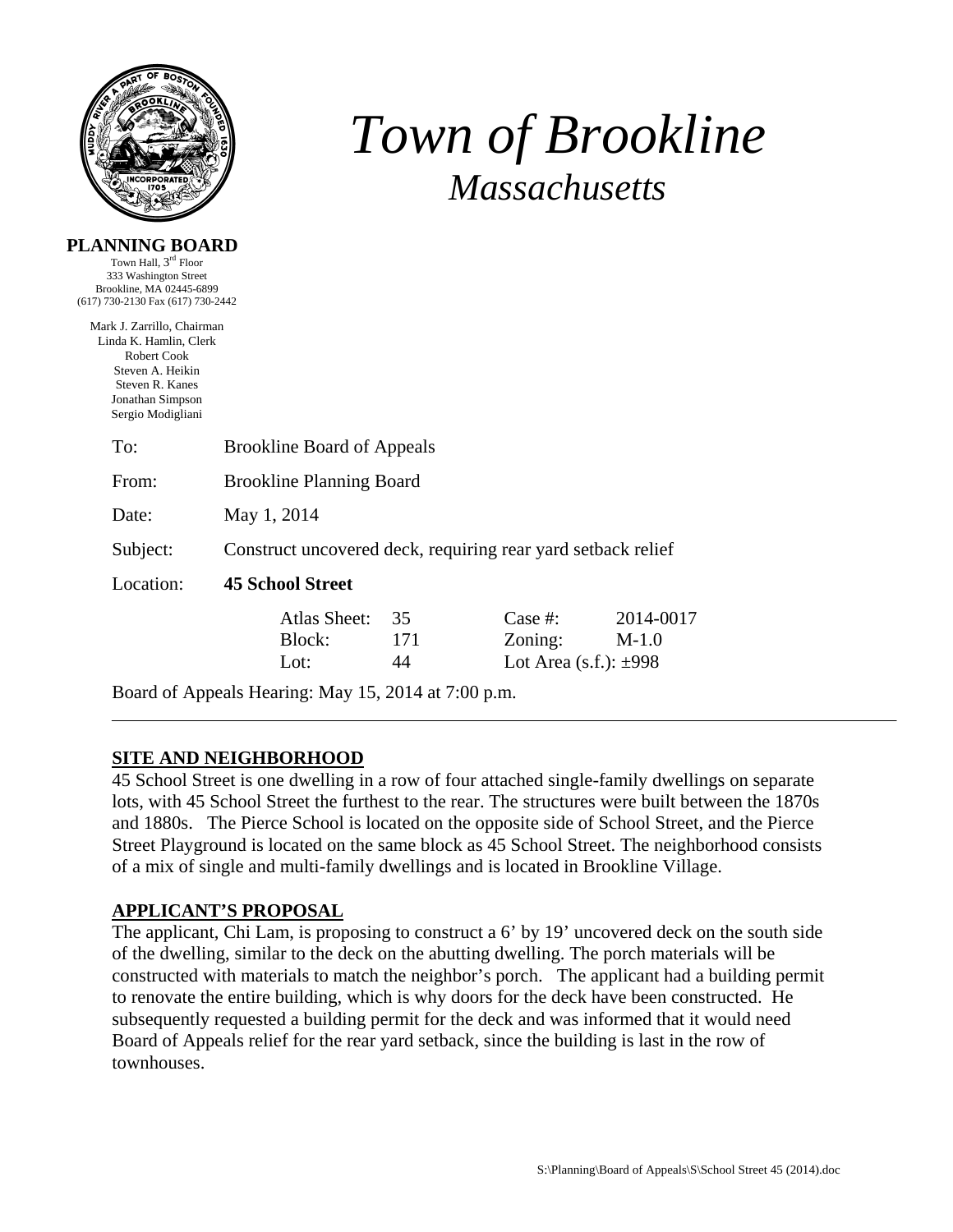## **FINDINGS**

## **Section 5.43 –** Exceptions to Yard and Setback Regulations **Section 5.60 –** Rear Yard Setback

| Dimensional Requirements | <b>Required Existing Proposed</b> |           | <b>Relief</b>   |
|--------------------------|-----------------------------------|-----------|-----------------|
| <b>Rear Yard Setback</b> | 30'                               | $5' - 8'$ | Special Permit* |

\* Under *Section 5.43*, the Board of Appeals may waive yard and setback requirements if a counterbalancing amenity is provided. The Planning Board suggests that the applicant install additional landscaping as a counterbalancing amenity.

#### **PLANNING BOARD COMMENTS**

The Planning Board is supportive of this proposal to construct a deck on the south side of the dwelling above the entry. The addition will allow the applicant to have outdoor space and will match the abutting deck. The porch is also consistent with the style of the dwelling and is not expected to detract from the neighborhood. The Planning Board recommends that the applicant install additional landscaping as a counterbalancing amenity, required for the special permit.

### **Therefore, the Planning Board recommends approval of the elevation dated 4/24/14 and site plan by Antonino Land Surveyors, Inc., dated 10/25/13, subject to the following conditions:**

- 1. Prior to the issuance of a building permit, final plans of the deck and railing details shall be submitted to the Assistant Director of Regulatory Planning for review and approval.
- 2. Prior to the issuance of a building permit, the applicant shall submit to the Building Commissioner for review and approval for conformance to the Board of Appeals decision: 1) a final site plan stamped and signed by a registered engineer or land surveyor; 2) final plans showing the deck and railing details and 3) evidence that the Board of Appeals decision has been recorded at the Registry of Deeds.

*Tcr/pss*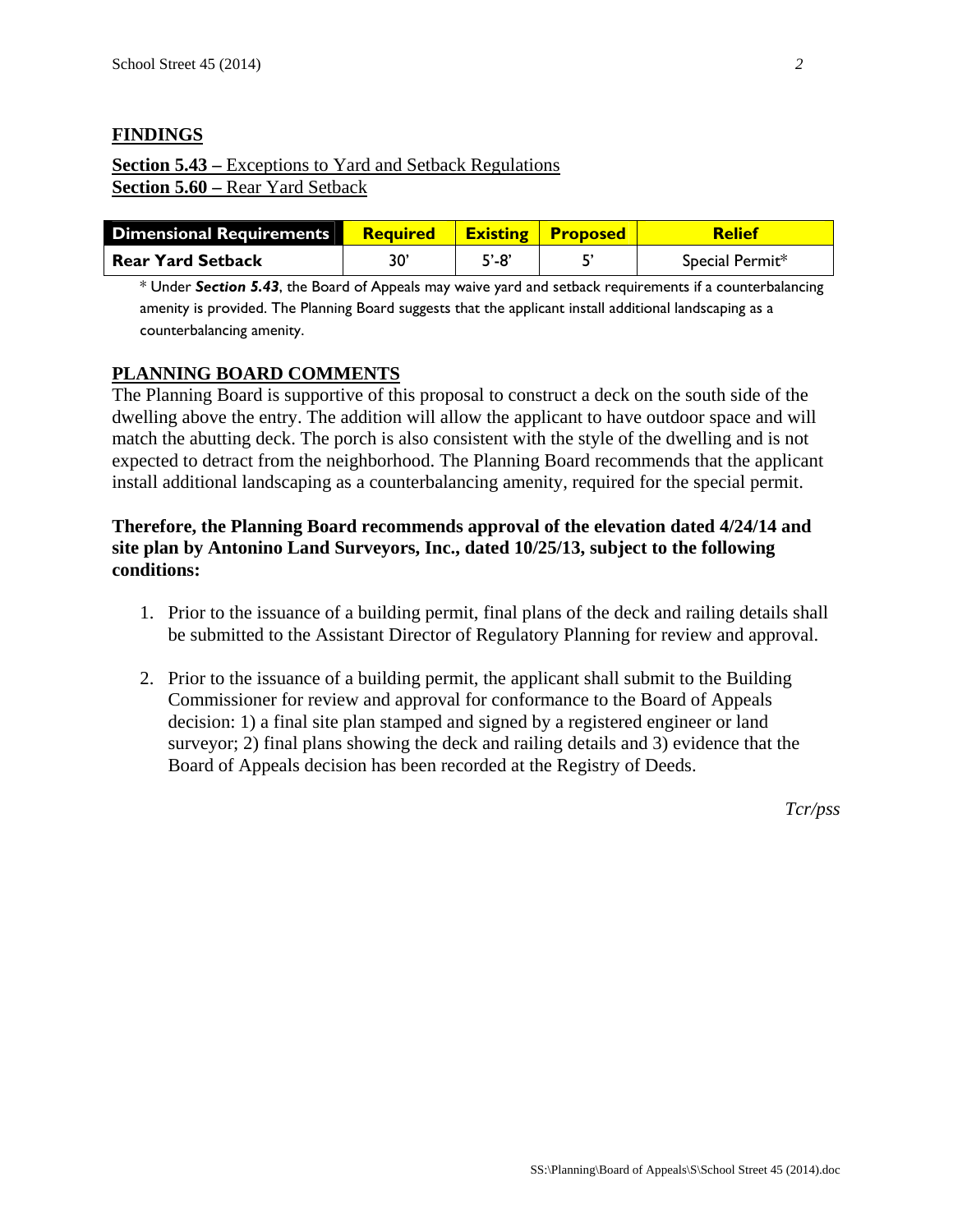

View of existing porch area